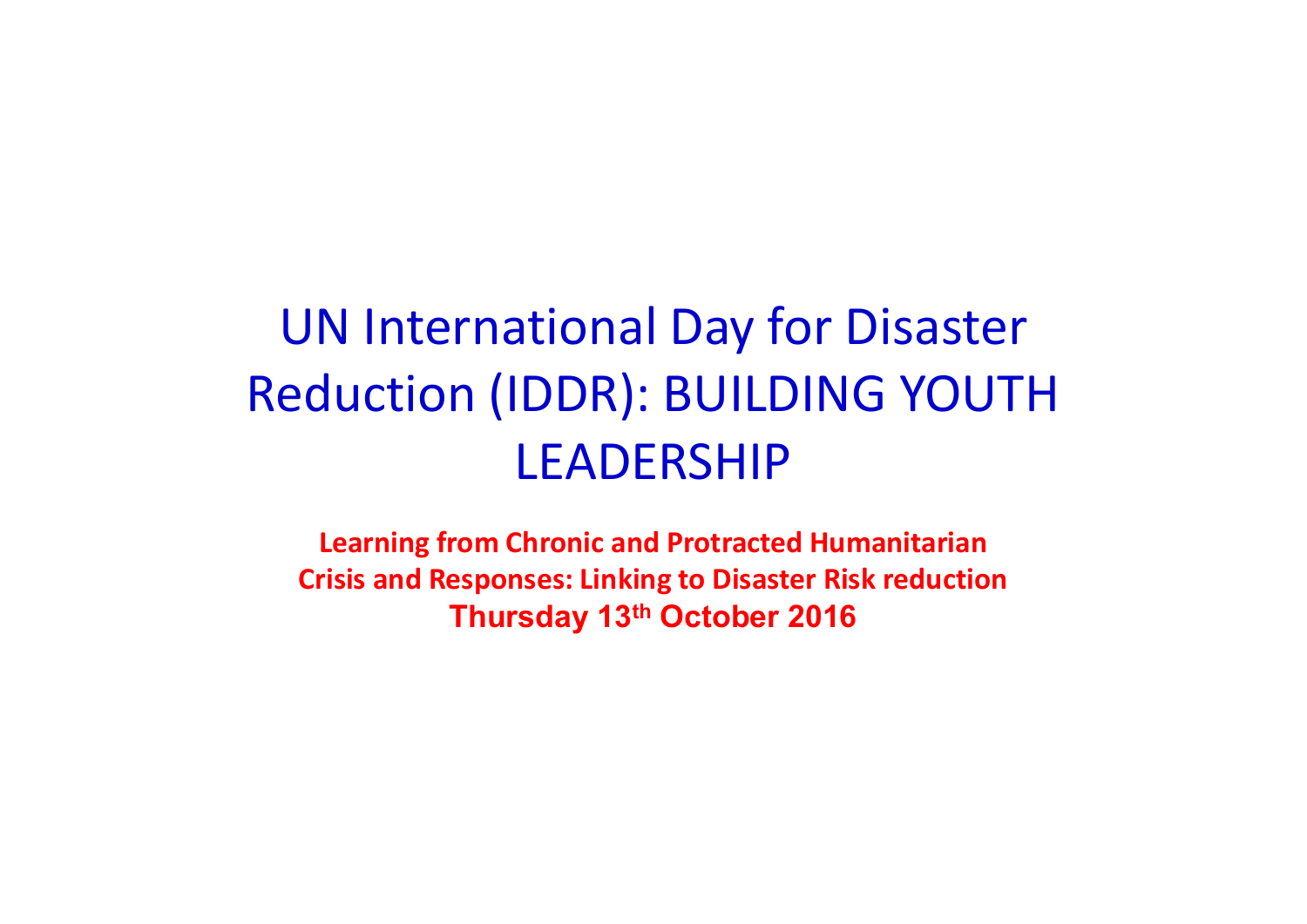## The DDR Four Priorities for Action

- **Priority One:** Understanding disaster risk.
- **Priority Two:** Strengthening disaster risk governance to manage disaster risk:
	- **Disaster risk governance at the national, regional and global levels is of great importance for an** effective and efficient management of disaster risk. Clear vision, plans, competence, guidance and coordination within and across sectors, as well as participation of relevant stakeholders, are needed. Strengthening disaster risk governance for prevention, mitigation, preparedness, response, recovery and rehabilitation is therefore necessary and fosters collaboration and partnership across mechanisms and institutions for the implementation of instruments relevant to disaster risk reduction and sustainable development.
- **Priority Three:** Investing in disaster risk reduction for resilience.
- **Priority Four:** Enhancing disaster preparedness for effective response and to "Build" Back Better" in recovery, rehabilitation and reconstruction.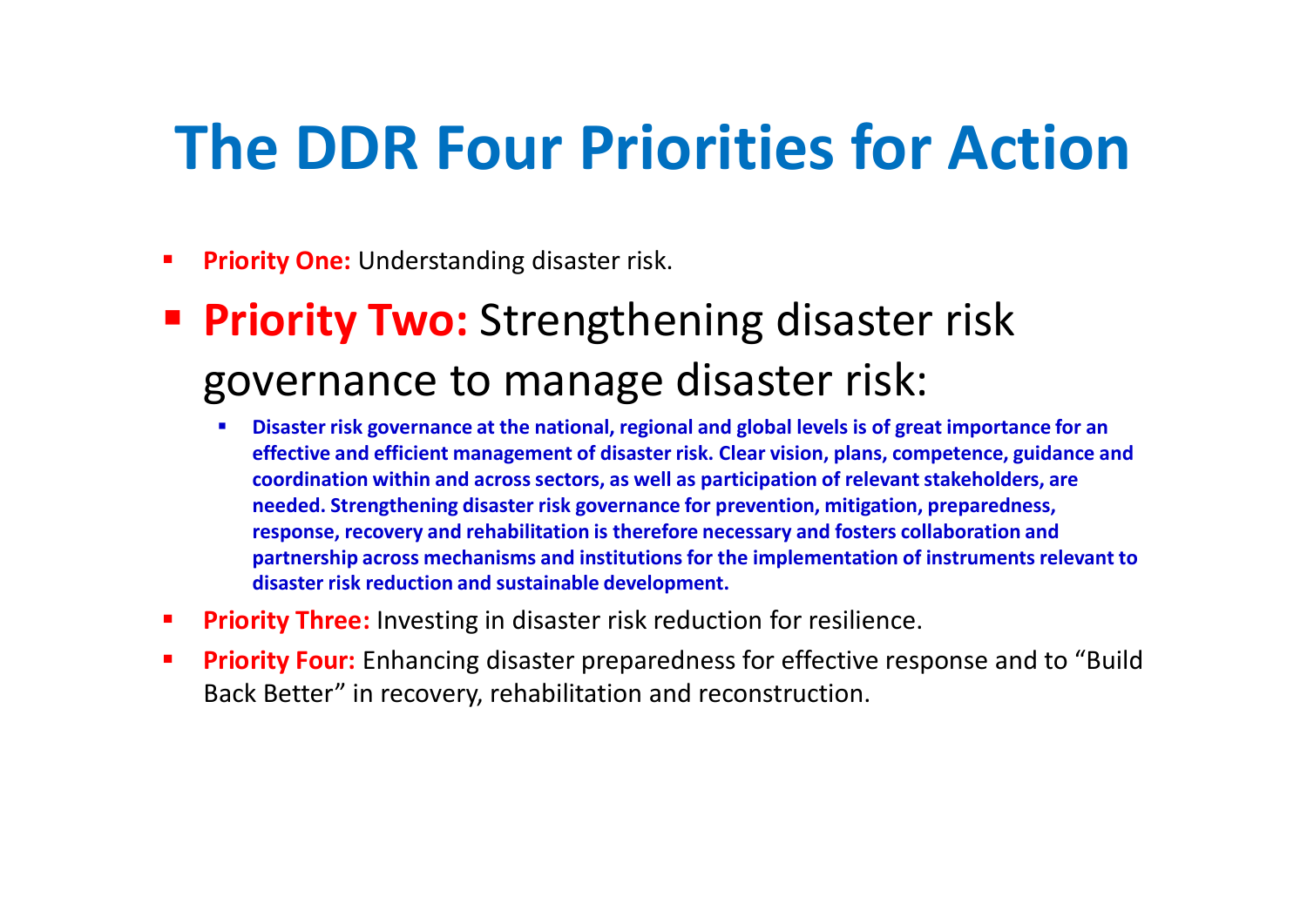## Are We Learning?

Quote (1<sup>st</sup> August 2011):

■ "Droughts, the famines that follow, and urgent relief efforts are not new to East Africa. The current drought (2011) is the third in the region since **Are We Learning?**<br>
2006. (1<sup>st</sup> August 2011):<br>
"Droughts, the famines that follow, and urgent relief efforts are not new to<br>
East Africa. The current drought (2011) is the third in the region since<br>
2005. But the discoura can be successfully addressed. A drought does not have to become a famine, which is a disaster, not of nature, but of a lack of good governance **Are We Learning?**<br>
Sote (1<sup>st</sup> August 2011):<br>
"Droughts, the famines that follow, and urgent relief efforts are not new to<br>
East Africa. The current drought (2011) is the third in the region since<br>
2005. But the discourag become famines unless governments fail to act. Even as we work to help those who need immediate care, we must learn from and expand longterm solutions for areas vulnerable to drought and prone to famine".

Source:

http://www.aidforafrica.org/blog/fighting-east-african-famine-requires-both-immediate-and-long-term-solutions/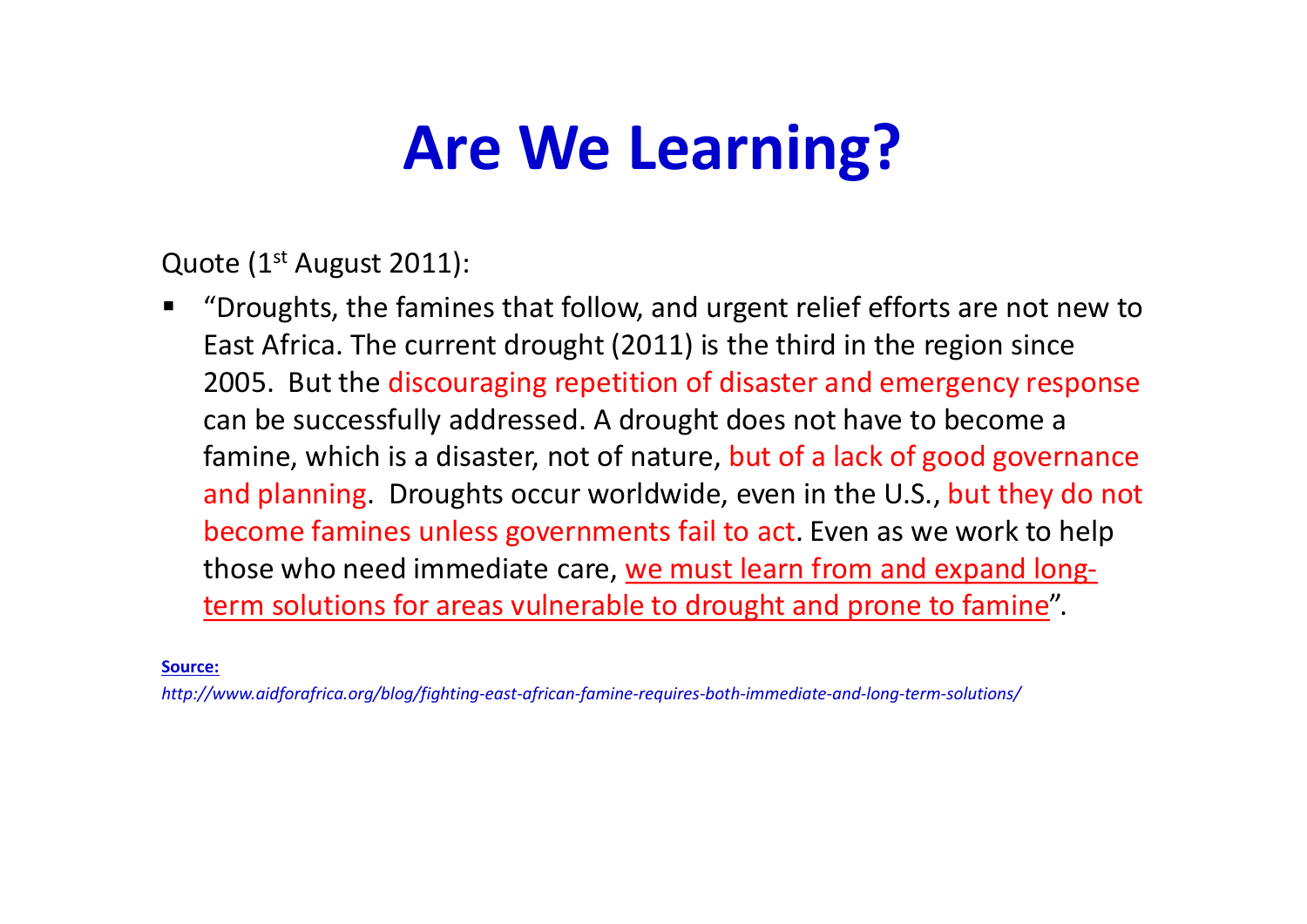#### World Political Development and Implications on Disaster Responses and Governance?

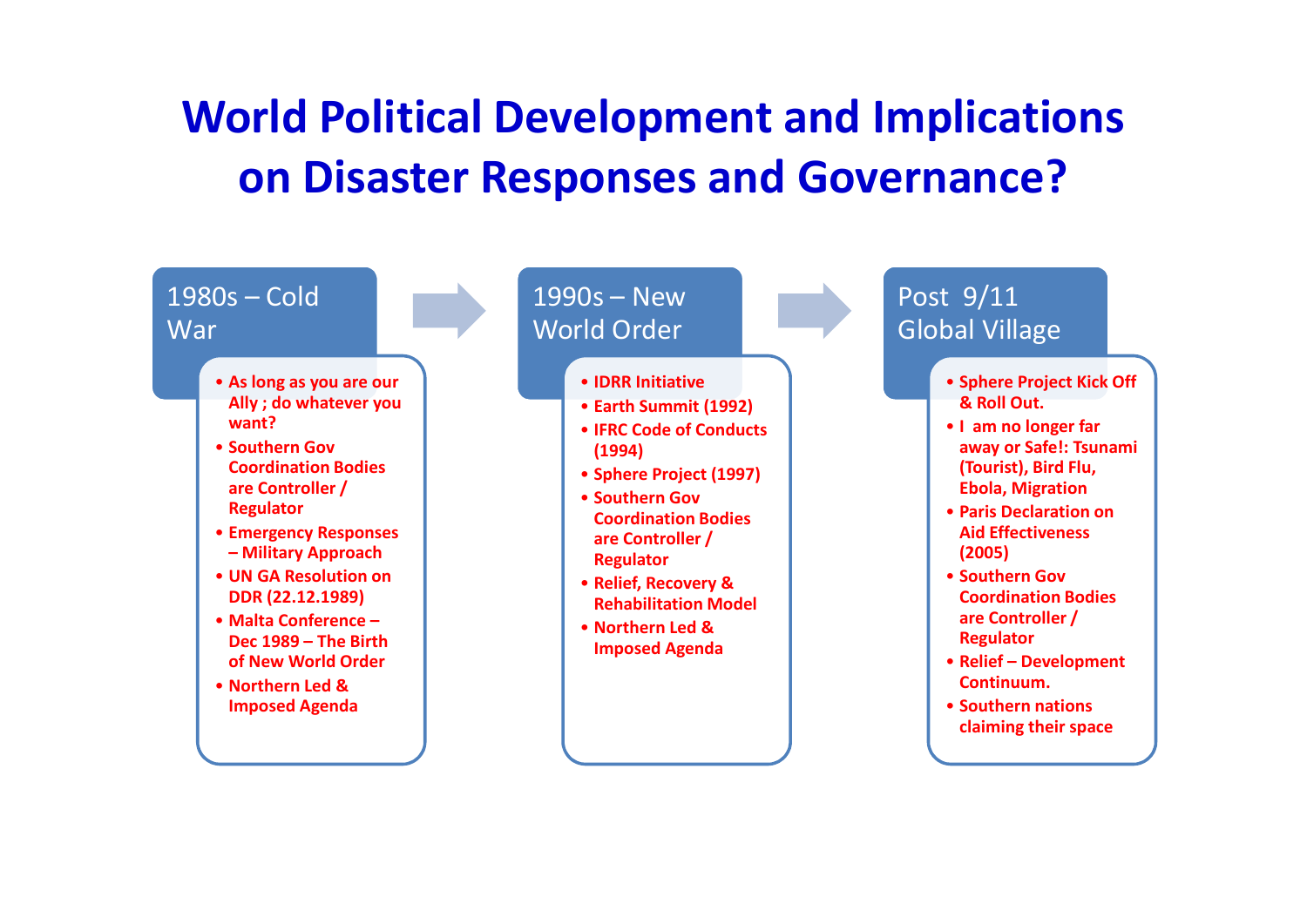#### Disasters in Africa Since 1980 **Disasters in Africa Since**<br> **Prior 22<sup>nd</sup> December 1989**<br> **Post 22<sup>nd</sup> December 1989**<br> **Post 22<sup>nd</sup> December 1989**<br> **Post 22<sup>nd</sup> December 1980**<br> **Post 22<sup>nd</sup> December 1980**<br> **Post 22<sup>nd</sup> December 1980**<br> **Post 22<sup>nd</sup> Dece Disasters in Africa Since<br>
Prior 22<sup>nd</sup> December 1989 Post 22<sup>nd</sup> Dec<br>
1980: Earth Quake – Algeria 1989 Post 22<sup>nd</sup> Dec<br>
1981: Drought – Mozambique<br>
1982: Drought – Ethiopia (Famine)<br>
1983 – 85: Drought – Sudan (Famine)<br> Disasters in Africa Since**<br> **Prior 22<sup>nd</sup> December 1989**<br> **Post 22<sup>nd</sup> December 1989**<br> **Post 22<sup>nd</sup> December 1989**<br> **Post 22<sup>nd</sup> December 1989**<br> **Post 22<sup>nd</sup> December 1989**<br> **Post 22<sup>nd</sup> December 1989**<br> **Post 22<sup>nd</sup> Dece Disasters in Africa Since**<br> **Prior 22<sup>nd</sup> December 1989**<br> **Post 22<sup>nd</sup> December 1989**<br> **Post 22<sup>nd</sup> December 1980**<br> **Post 22<sup>nd</sup> Decem**<br> **Post 22<sup>nd</sup> Decem**<br> **Post 22<sup>nd</sup> December 1980**<br> **Post 22<sup>nd</sup> December 1980**<br> **Pos Disasters in Africa Since**<br>
1980: Earth Quake – Algeria<br>
1980: Earth Quake – Algeria<br>
1981: Drought – Mozambique<br>
1981: Drought – Mozambique<br>
1982: Drought – Ethiopia (Famine)<br>
1983 – 85: Drought – Ethiopia (Famine)<br>
198 **Disasters in Africa Since 1988**<br> **Prior 22<sup>nd</sup> December 1989**<br> **Post 22<sup>nd</sup> Dec**<br> **1980:** Earth Quake – Algeria<br> **1981:** Drought – Mozambique<br> **1982:** Drought – Zimbabwe<br> **1983 – 85:** Drought – Ethiopia (Famine)<br> **1983 – Prior 22<sup>nd</sup> December 1989**<br> **Prior 22<sup>nd</sup> December 1989**<br> **Post 22<sup>nd</sup> De<br>
1980:** Earth Quake – Algeria<br> **1981:** Drought – Mozambique<br> **1982:** Drought – Ethiopia (Famine)<br> **1983 – 85:** Drought – Ethiopia (Famine)<br> **1983** Ca Since 1980<br>Post 22<sup>nd</sup> December 1989<br>1990: Storm – South Africa<br>1991: Drought – South Africa<br>1991: Drought – Sudan<br>1992: Earthquake – Egypt.<br>1992: Brought – Malawi 1991: Drought – South Africa Ca Since 1980<br>
Post 22<sup>nd</sup> December 1989<br>
1990: Storm – South Africa<br>
1991: Drought – South Africa<br>
1991: Drought – Sudan<br>
1992: Earthquake – Egypt.<br>
1992: Drought – Malawi<br>
1998: Drought – Bhr El Ghazal Sudan<br>
1998: Drou 1<br> **1992: Earthquake – Egypt. December 1989**<br>
1993: Storm – South Africa<br>
1993: Drought – Sudan<br>
1992: Earthquake – Egypt.<br>
1992: Drought – Malawi 1998: Drought – Malawi 1998: Drought – Malawi 1998: Drought – Malawi 1 **Ca Since 1980**<br> **Post 22<sup>nd</sup> December 1989**<br> **Post 22nd December 1989**<br> **Post** 201<sup>m</sup> – South Africa<br> **1991:** Drought – Sudan<br> **1992:** Earthquake – Egypt.<br> **1992:** Drought – Malawi<br> **1998:** Drought – Kenya<br> **1998: Drought** Ca Since 1980<br>
Post 22<sup>nd</sup> December 1989<br>
1990: Storm – South Africa<br>
1991: Drought – South Africa<br>
1992: Earthquake – Egypt.<br>
1992: Earthquake – Egypt.<br>
1992: Drought – Malawi<br>
1998: Drought – Malawi<br>
1998: Drought – Kery **Post 22<sup>nd</sup> December 1989**<br> **Post 22<sup>nd</sup> December 1989**<br> **2013**: Drought – South Africa<br> **2013**: Drought – Sudan<br> **2021:** Extriquale – Egypt.<br> **2021:** Extriquale – Expyt.<br> **2021:** Extriquale – Extripais<br> **2003: Earthquale**

# Prior 22nd December 1989 **Prior 22nd December 1989**<br> **1980:** Earth Quake – Algeria<br> **1981:** Drought – Mozambique<br> **1993:** Drought – Zimbabwe<br> **1993 – 85:** Drought – Ethiopia (Famine)<br> **1993 – 85:** Drought – Sudan (Famine)<br> **1987:** Drought – Ethio **Prior 22nd December 1989**<br> **1980:** Earth Quake - Algeria<br> **1981:** Drought - Mozambique<br> **1982:** Drought - Zimbabwe<br> **1982:** Drought - Zimbabwe<br> **1983 - 85:** Drought - Sudan (Famine)<br> **1983 - 85:** Drought - Sudan (Famine)

- 
- 
- 
- 
- 
- 
- 
- 
- 

# Post 22nd December 1989 **POSt 22<sup>nd</sup> December 1989**<br> **POSt 22<sup>nd</sup> December 1989**<br> **POSt** 22<sup>nd</sup> December 1989<br> **POST** 1991: Drought – South Africa<br> **POSE** 1992: Earthquake – Egypt.<br> **POSE** 1992: Drought – Malawi<br> **POSE** 1992: Drought – Blure El G **Post 22<sup>nd</sup> December 1989**<br> **2003:** Storm – South Africa<br> **2003:** Drought – South Africa<br> **2003:** Earthquake – Egypt.<br> **2003:** Earthquake – Egypt.<br> **2003:** Drought – Mela Ghazal Sudan<br> **2003:** Drought – Bre El Ghazal Suda **POSt 22nd December 1989**<br>
1990: Storm – South Africa<br>
1991: Drought – Sudan<br>
1992: Earthquake – Egypt.<br>
1992: Drought – Malawi<br>
1998: Drought – Malawi<br>
1998: Drought – Malawi<br>
1999: Drought – Kenya<br>
1999: Drought – Kenya<br> **POSt 22nd December 1989**<br>
1990: Storm – South Africa<br>
1991: Drought – South Africa<br>
1992: Earthquake – Egypt.<br>
1992: Earthquake – Egypt.<br>
1998: Drought – Malawi<br>
1998: Drought – Malawi<br>
1999: Drought – Rerya<br>
1999: Drough **POST ZZ<sup>ING</sup> DECEMBER 1989**<br>
1990: Storm – South Africa<br>
1991: Drought – South Africa<br>
1991: Drought – Sudan<br>
1992: Earthquake – Egypt.<br>
1992: Drought – Malavi<br>
1998: Drought – Bhr El Ghazal Sudan<br>
1999: Drought – Ethiopi

- 
- 
- 
- 
- 
- 
- 
- 
- **2010:** Storm South Africa<br> **2011:** Drought South Africa<br> **2012:** Earthquake Egypt.<br> **2022:** Earthquake Egypt.<br> **2023:** Drought Malawi<br> **2023:** Drought Her El Ghazal Sudan<br> **2000:** Flood Mozambique<br> **2000:** F 1991: Drought – Southerned<br>
1991: Drought – Sudan<br>
1992: Earthquake – Egypt.<br>
1992: Drought – Malawi<br>
1998: Drought – Malawi<br>
1998: Drought – Meric Ghazal Sudan<br>
1998: Drought – Kenya<br>
2000: Flood – Mozambique<br>
2002, 2009, 1992: Barthquake – Egypt.<br>
1992: Barthquake – Egypt.<br>
1992: Drought – Bhr El Ghazal Sudan<br>
1999: Drought – Kenya<br>
2000: Flood – Mozambique<br>
2002, 2009, 2013, 2016: Volcanic Eruptions – Goma, DRC<br>
2003: Drought – Ethiopia<br>
- 
- 
- 
- 
- **2005:** East Africa Drought
- 
- 
- 
- 2014: Outbreak of Ebola in West Africa
-